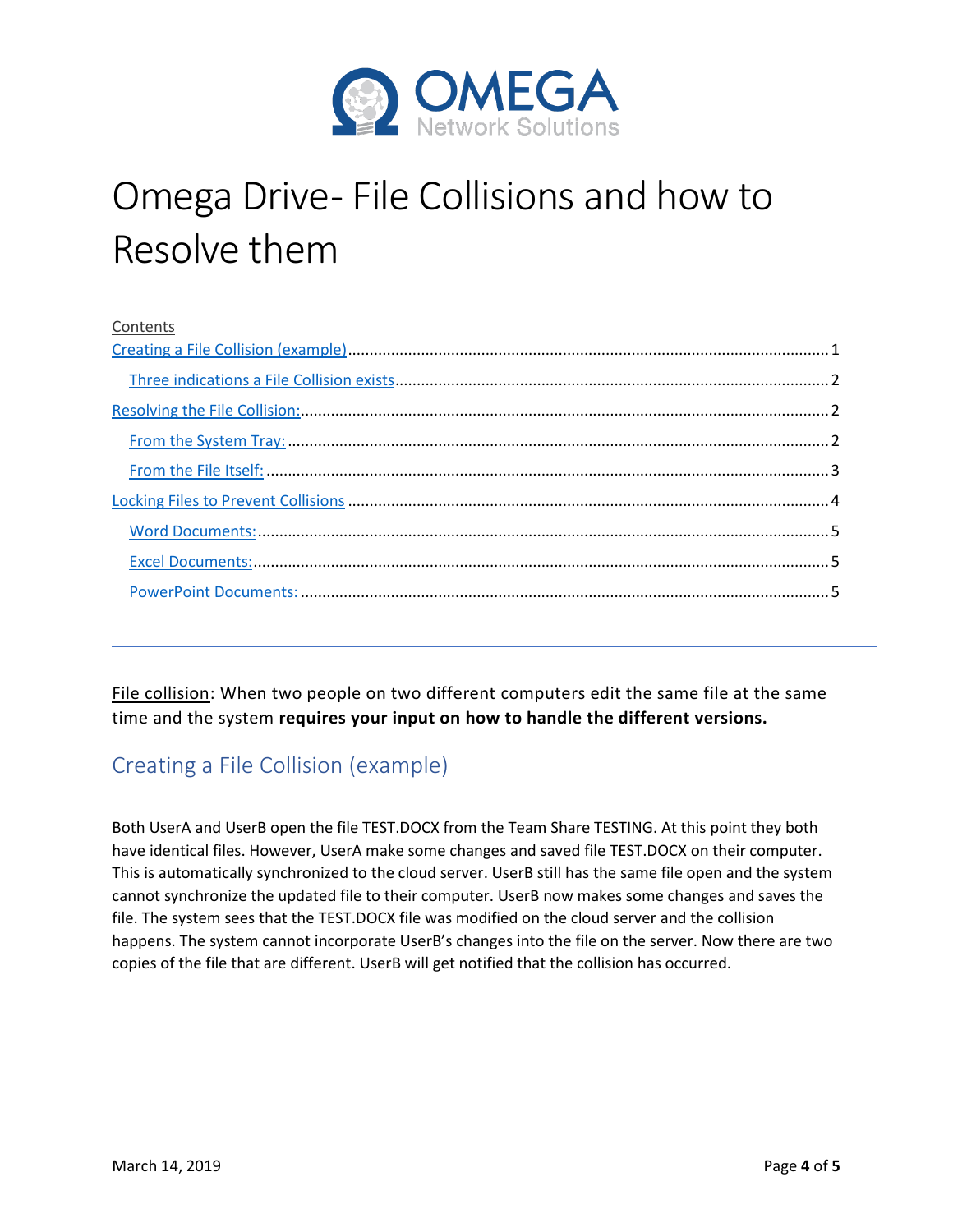

### <span id="page-1-0"></span>Three indications a File Collision exists

1) A **message** that displays briefly in the bottom right corner of the screen.



- 2) In UserB's folder where the file is, a **yellow exclamation mark** appears over the icon.
- 3) The Omega Drive icon will no longer have the green check mark but will show the **yellow exclamation mark.**



## <span id="page-1-1"></span>Resolving the File Collision:

There are two ways to resolve the file collision. One is from the System Tray icon and the other is from the File Itself.

#### <span id="page-1-2"></span>From the System Tray:

- 1) *Click* on the **System Tray Icon** and a window will appear.
- 2) *Click* on the **yellow exclamation mark**.

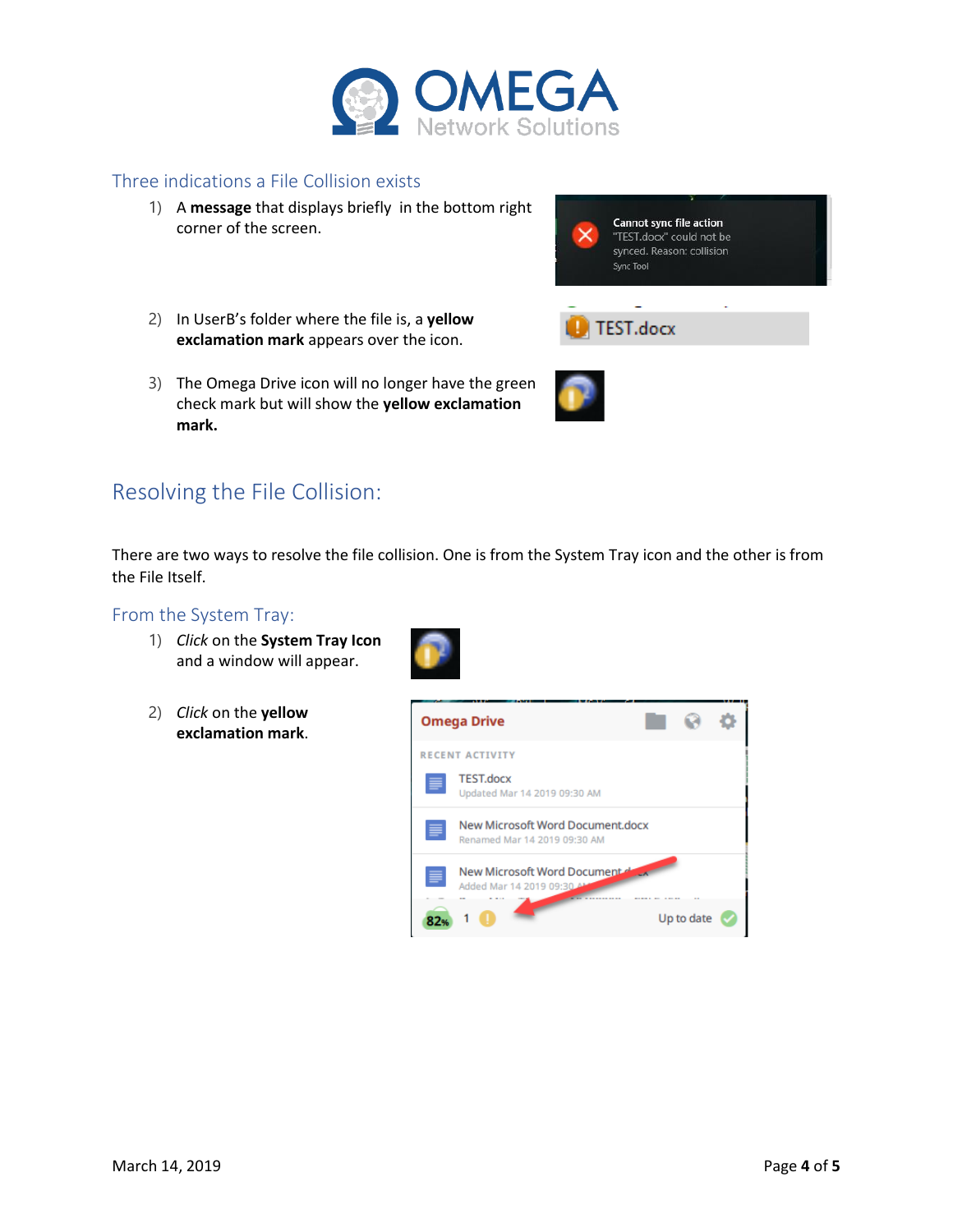

3) Another window will appear that will show all the files that have a collision.



4) *Click* on the **Resolve** link and a small menu appears with two options.

| Overview<br><b>Sync</b> | <b>Network</b><br><b>Settings</b> | The file isn't syncing because<br>the local changes are    |
|-------------------------|-----------------------------------|------------------------------------------------------------|
| 1 warning               | Filter by:<br>Sh                  | conflicting with the cloud<br>version.<br>Rename & Discard |
| <b>NAME</b>             | <b>WARNING REASON</b>             |                                                            |
| <b>TEST.docx</b>        | <b>File Collision</b>             | Resolve                                                    |

**Discard:** This will delete the file that you saved and your changes will be discarded. Use this option if you are certain that the changes you made are not needed.

**Rename:** This will rename your version of the file to "TEST (your name collision 0).docx". Now file

synchronization will be able to continue and both the

TEST(Goran collision 0).docx TEST.docx

server version and the collision file will be replicated to everyone in the Team Share.

At this point you need to open both files and manually, identify the difference between the two and manually merge the changes to one file. Once you have merged the changes you can delete the collision file.

## <span id="page-2-0"></span>From the File Itself:

- 1) If you see the yellow exclamation mark on the file you can resolve the conflict directly from the file.
- 2) *Right-click* on the file and from the menu that pops up, navigate to the Omega Drive portion and another submenu will pop out.

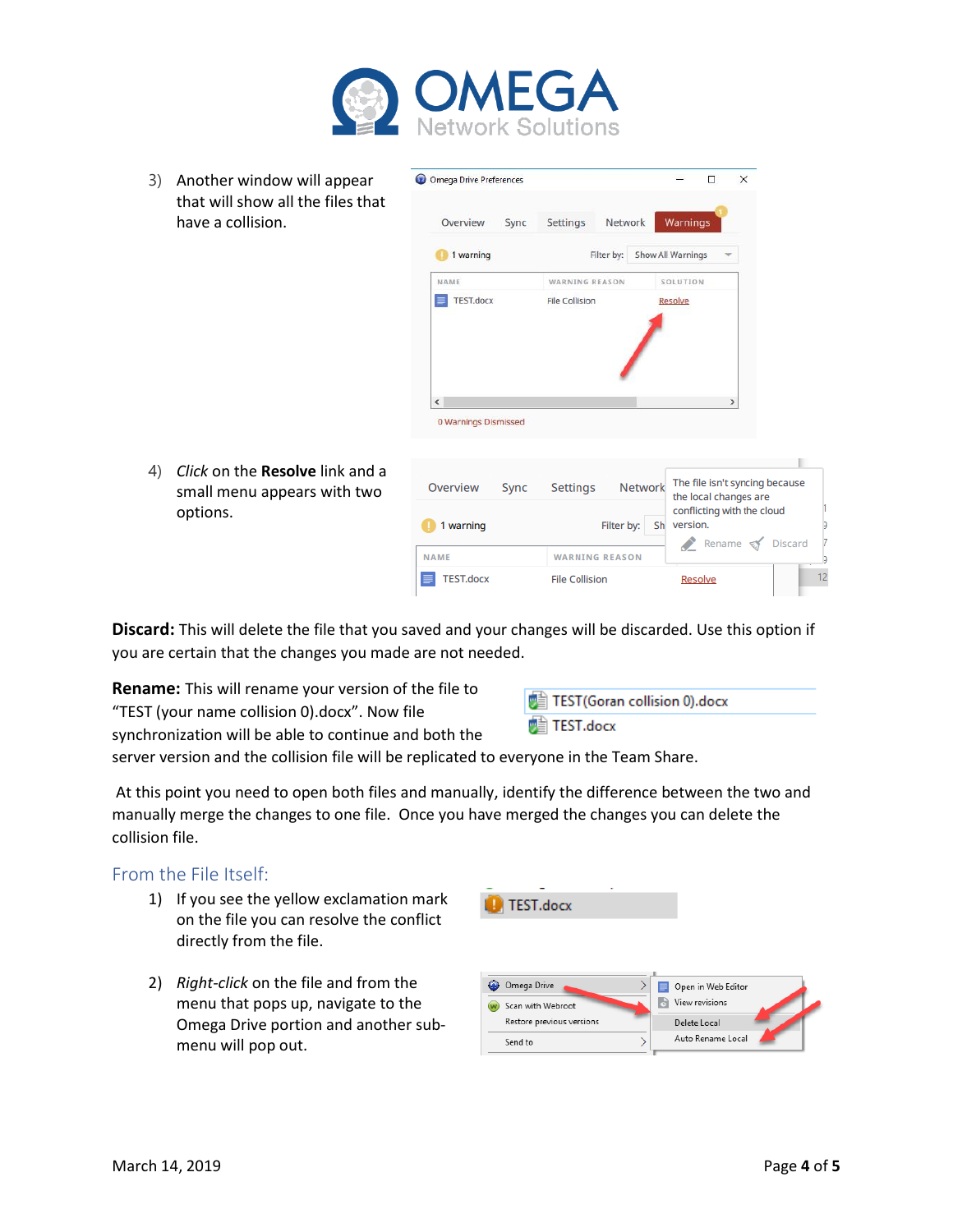

3) There you will have the same two options, **Delete Local** (delete your changes) or **Auto Rename Local** (create the collision file from your changes). From here you can follow the steps above to resolve your file conflict manually.

## <span id="page-3-0"></span>Locking Files to Prevent Collisions

If the files in your Team Shares are Word, Excel and PowerPoint files then Omega Drive can be set to allow a user to lock a file when they are editing it. This will prevent others from being able to save the file while it is being worked on, thus preventing File Collisions. Ask the Omega support desk to turn on this feature if desired.

1) When this option is turned on you will be presented with a window asking you how long you want to lock the file for.



2) Click the Max Duration drop down to change the time two 2, 4, or 8 hours. You can also "Change Future Behaviour" so that you are not prompted about the locking the next time.

| <b>Auto Locking</b> | Ask |        |              |
|---------------------|-----|--------|--------------|
|                     |     | Always |              |
| <b>PRIVACY</b>      |     | Never  |              |
| Disable remote      |     |        | <b>hinis</b> |